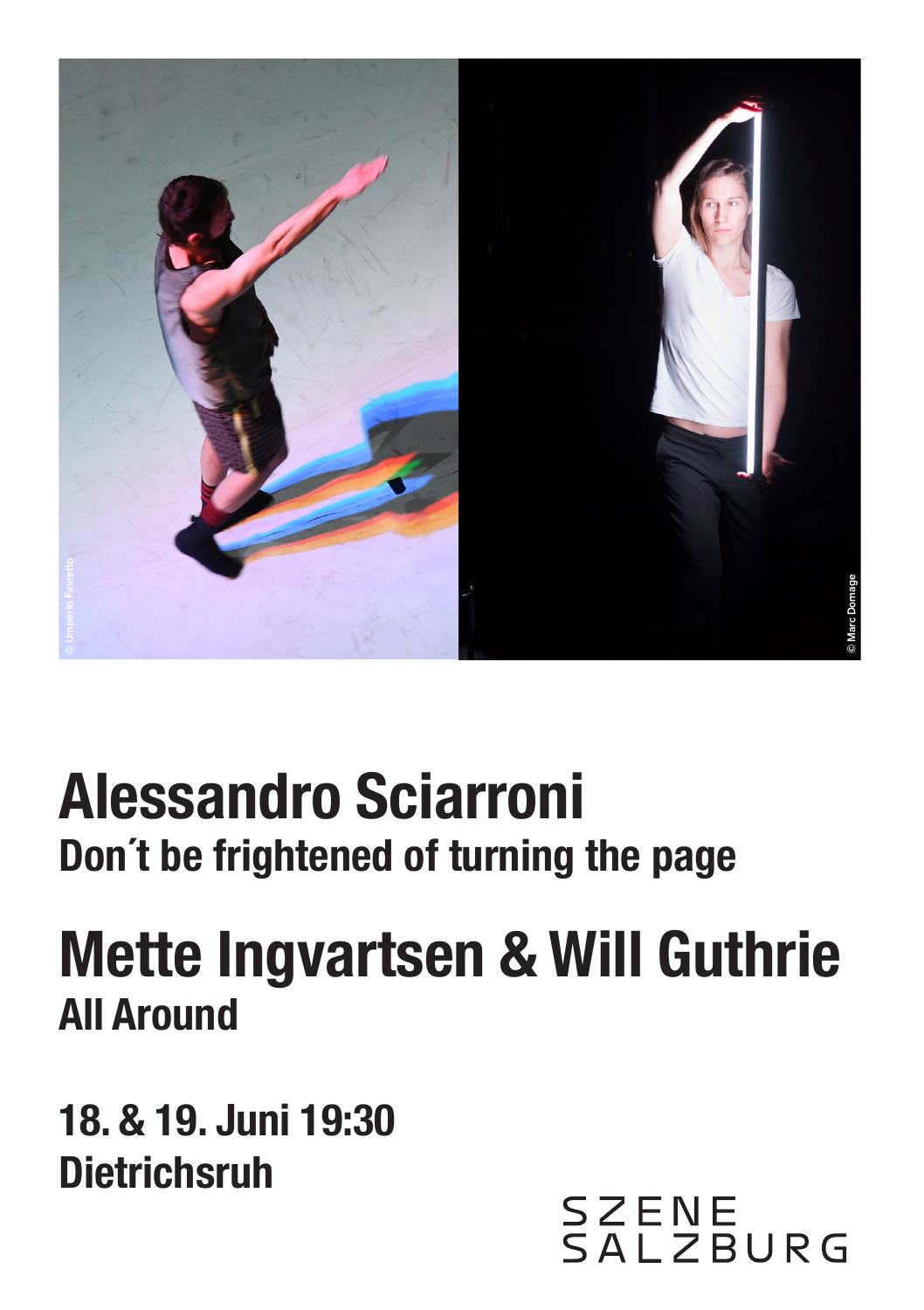### **Alessandro Sciarroni**

#### **Don´t be frightened of turning the page**

Während der Arbeit am Projekt *Migrant Bodies* 2014/2015 entwickelte Sciarroni die Idee für eine neue, zutiefst originäre performative Praxis. Ausgehend von der Beobachtung, dass manche Tiere am Ende ihres Lebens an den Ort ihrer Geburt zurückkehren, um sich dort fortzupflanzen und dann zu sterben, begann der Künstler, sich mit dem Konzept des "Umdrehens", der "Umkehr" zu beschäftigen. Der englische Begriff "turning" wird auf der Bühne wörtlich interpretiert und dargestellt: durch die Bewegung eines Körpers, der sich um die eigene Achse dreht. Aus dieser Bewegung entwickelt sich eine emotionale seelisch-physische Reise, ein andauernder Tanz, so wie "turning" auch Evolution oder Veränderung bedeuten kann.

Das Projekt *TURNING* besteht aus verschiedenen Präsentationen und Darstelleungsformen. Jede dieser Versionen wird mit unterschiedlichen Performer\*innen, bildenden Künstler\*innen, Musiker\*innen und Designer\*innen realisiert.

*Don´t be frightened of turning the page* ist die Solo-Version, in der Alessandro Sciarroni selbst als Regisseur und Interpret fungiert. Der Titel spielt auf auf ein Album von Bright Eyes, der Lieblingsband des Künstlers an.

*" Alessandro Sciarroni always more perfect, hypnotic in a Derwiche dramatury. "*  La Reppublica

*"It's beautiful. Incredibly simple and beautiful."* 

Toutelaculture.fr

**Invention, Performance:** Alessandro Sciarroni **Lighting Design:** Rocco Giansante **Dramaturgy:** Alessandro Sciarroni, Su-Feh Lee **Music** Paolo Persia **Outfit** Ettore Lombardi **Curator, Promotion, Consulting:** Lisa Gilardino **Administration, Executive Production:** Chiara Fava **Technical Director:** Valeria Foti **Tour Technician:** Cosimo Maggini **Research, Communication:** Damien Modolo **Production:** corpoceleste\_C.C.00#. MARCHE TEA-TRO Teatro di rilevante interesse culturale **Coproduction:** CENTQUATRE-Paris, CCN2 - Centre chorégraphique national de Grenoble, Les Halles de Schaerbeek **The show's creation** took place at Dialoghi – Residen-

ze delle arti performative at Villa Manin a project of CSS Teatro stabile di innovazione del FVG and Azienda Speciale Villa Manin with the support of Mibact – Ministry of Cultural Heritage and Activities and Tourism and the Autonomous Region of Friuli Venezia Giulia. **It was developed** as part of Migrant Bodies at the Centro per la Scena Contemporanea Bassano del Grappa (Italy), La Briqueterie – Centre de Développement Chorégraphique du Val de Marne (France), Circuit-Est (Quebéc), The Dance Centre (British Columbia) and HIPP The Croatian Institute for Dance and Movement (Croatia) and as part of La Biennale di Venezia – Biennale College 2015.

#### **alessandrosciarroni.it**

*"Turning, spinning, twirling, nonstop, indulging in the pure vertigo of repetitiveness and momentum - that's Sciarroni's very human machine that flies away. To clear a world of fugitive but powerful sensations and make dance a trance engine."* Télérama

## **Mette Ingvartsen & Will Guthrie**

#### **All Around**

Der Drummer Will Guthrie und die Choreographin und Tänzerin Mette Ingvartsen haben ihre jeweiligen Projekte gegenseitig seit Jahren verfolgt und aus der Ferne zusammengearbeitet. In diesem Schlagzeug-Tanz-Duett stehen sie zum ersten Mal gemeinsam live auf der Bühne. Aus der Zusammenkunft der zwei künstlerischen Disziplinen entsteht eine Verschmelzung der Formen: eine Fusion von Konzert und Tanz. In *All Around* sitzt das Publikum rund um den Bühnenraum, den die Performer\*innen sich mit dem Schlagzeug und einem sich bewegenden Licht teilen. Mit minimalem und repetitivem Vokabular, Drehungen und Wendungen erschaffen sie eine von Rhythmus und Geschwindigkeit dominierte Performance von ekstatischer, tranceähnlicher Intensität.

Die gebürtige Dänin Mette Ingvartsen zählt zu den wichtigsten Impulsgeber innen und international erfolgreichsten Künstler innen ihrer Generation. Nach ihren Studien in Amsterdam und bei PA R T.S. Brüssel reüssierte sie früh mit ihren eigenen Kreationen und gastierte in den vergangenen Jahren immer wieder bei der Sommerszene.

Will Guthrie ist ein Australischer Schlagzeuger und Percussionist, mit Lebensmittelpunkt in Frankreich. Bei seinen Soloauftritten verwendete er verschiedene Kombinationen von Schlagzeug, Percussioninstrumenten und Verstärkern. Er leitet die zeitgenössiche Percussiongruppe ENSEMBLE NIST-NAH, die sich der traditionellen Indonesischen Musik Gamelan widmet.

**Performance:** Will Guthrie & Mette Ingvartsen **Lighting design and technical direction:** Hans Meijer **Dramaturgy:** Bojana Cvejic **Production assistant:** Joey Ng **A production of:** Mette Ingvartsen / Great Investment vzw **With the support of:** Kustenwerkplaats Pianofabriek

**Funded by:** The Flemish Authorities, The Flemish Community Commission (VGC) & The Danish Arts Council.

#### **metteingvartsen.net**

**will-guthrie.com**

## **Fr 18. Juni 19:30 Sa 19. Juni 19:30**

**Dietrichsruh, Gesamtdauer 90 min 20/10 € ermäßigt**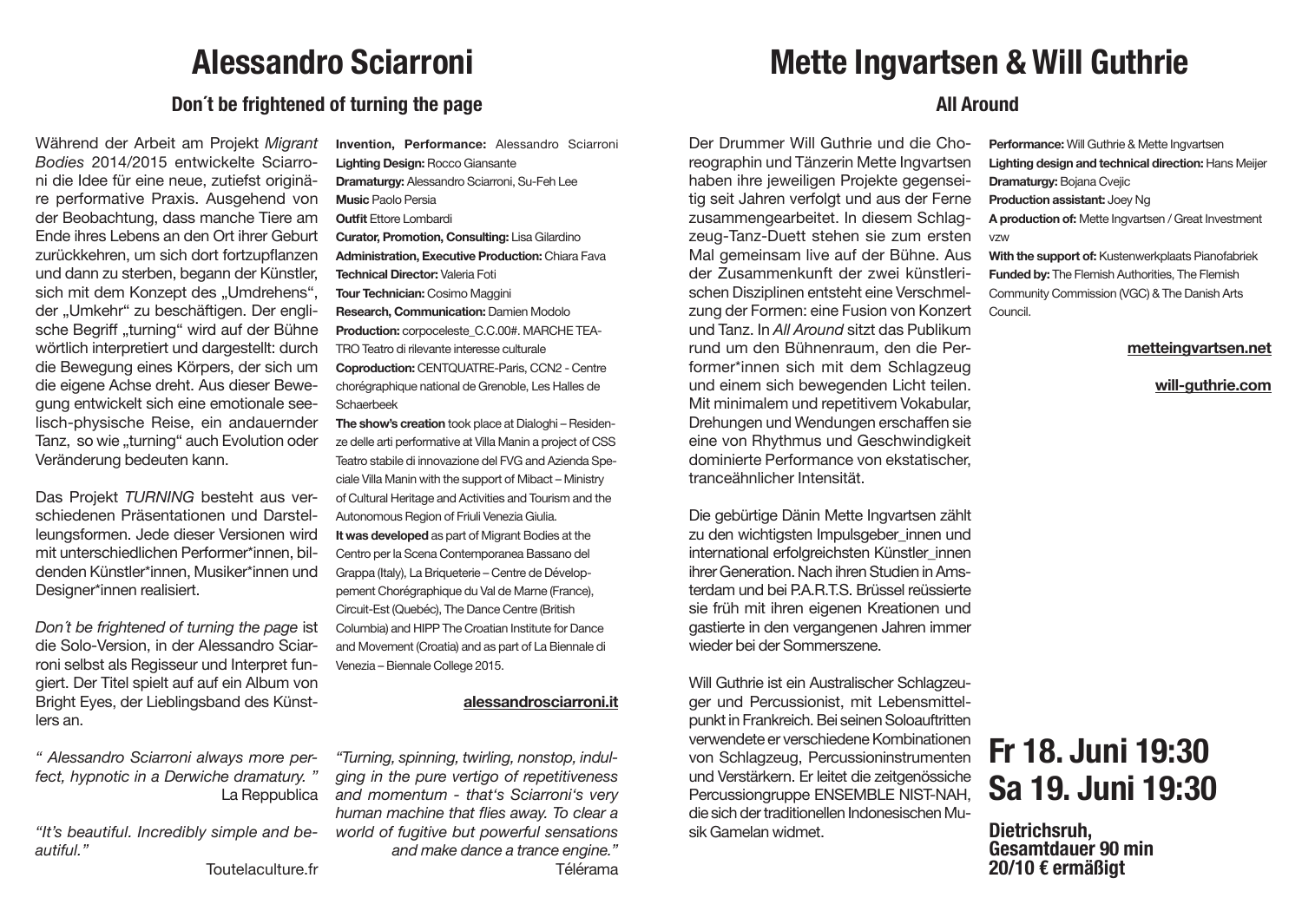## **Biographies**

**Alessandro Sciarroni** is an Italian artist active in the field of Performing Arts with several years of experience in visual arts and theater research. His works are featured in contemporary dance and theater festivals, museums and art galleries, as well as in unconventional spaces and involve professionals from different disciplines. In 2019 he was awarded the Golden Lion for Lifetime Achievement in Dance by the Venice Biennial.

His work starts from a conceptual Duchamp-like matrix, making use of a theatrical framework, and he can use some techniques and experiences from dance, as well as circus or sports. In addition to the rigor, coherence and clarity of each creation, his work tries to uncover obsessions, fears and fragilities of the act of performing, through the repetition of a practice to the limits of the physical endurance of the interpreters, looking at a different dimension of time, and to an empathic relationship between the audience and the performers.

His works have been performed worldwide: Europe, South and North America, Middle East and Asia. Among the main events he took part: the Biennale de la Danse in Lyon, Kunstenfestivaldesarts in Brussels, Impulstanz Festival in Wien, the Venice Biennale, the Festival d'Automne and the Festival Séquence Danse at 104 in Paris, Centrale Fies, Abu Dhabi Art Fair, Crossing The Line in New York, Hong Kong Art Festval, Juli Dans Festival in Amsterdam, TBA Festival Portland, Festival Panorama Rio de Janeiro and he exhibited his work at the Centre Pompidou in Paris, The Walker Art Center Minneapolis, Punta della Dogana-Palazzo Grassi in Venice and the MAXXI Museum in Rome.

Alessandro Sciarroni is associated artist at CENTQUATRE-Paris and was supported as focus-artist by apap – advancing performing arts project *Performing Europe 2020*. His shows are produced by Marche Teatro in collaboration with various national and international coproduction partners depending on the projects. Some of the historical partners are Centrale Fies, Comune di Bassano del Grappa – Centro per la Scena Contemporanea, Amat, la Biennale de la danse – Maison de la Danse de Lyon, La Biennale di Venezia, Mercat de les Flors – Graner (Barcelona), Fondation d'entreprise Hermèsin the frame of New Settings and the association corpoceleste\_C.C.00# of which he's artistic director.

**Mette Ingvartsen** is a Danish choreographer and dancer. From 1999 she studied in Amsterdam and Brussels where she in 2004 graduated from the performing arts school P.A.R.T.S. Her first performance *Manual Focus* (2003) was made while she was still studying. Her early pieces comprise among others of *50/50* (2004), *to come* (2005), *It's in The Air* (2008) and *GIANT CITY* (2009) - performances questioning affect, perception and sensation in relation to bodily representation. Her work is characterized by hybridity and engages in extending choreographic practices by combining dance and movement with other domains such as visual art, technology, language and theory.

An important strand of her work was developed between 2009 and 2012 with *The Artificial Nature Series*, where she focused on reconfiguring relations between human and non-human agency through choreography. The series includes three performances devoid of human presence: *evaporated landscapes* (2009), *The Extra Sensorial Garden* (2011) *The Light Forest* (2010) and two in which the human figure was reintroduced: *Speculations* (2011) and the group work *The Artificial Nature Project* (2012).

By contrast her latest series, The Red Pieces: *69 positions* (2014), *7 Pleasures* (2015), *to come (extended)* and *21 pornographies* (2017) inscribes itself into a history of human performance with a focus on nudity, sexuality and how the body historically has been a site for political struggles. In 2019, she premiered *Moving in Concert*, an abstract group choreography, that focuses on the interlacing between humans, technological tools and natural materials.

For 2021 Mette Ingvartsen is also preparing two new projects: *The Life Work*, an in situ project with elderly people in the Ruhr region in Germany which addresses migration issues. And a new solo, *The Dancing Public*, inspired by a fascination for dancing manias throughout history.

Ingvartsen established her company in 2003 and her work has since then been shown throughout Europe, as well as in the U.S, Canada, Australia and Asia. She has been artist-in-residence at Kaaitheater in Brussels (2012-2016), Volksbühne in Berlin, and associated to the apapadvancing performing arts network.

She holds a PhD in choreography from UNIARTS / Lunds University in Sweden. Besides making, performing, writing and lecturing, her practice also includes teaching and sharing research through workshops with students at universities and art schools. She has collaborated and performed with Xavier Le Roy, Bojana Cvejic, Jan Ritsema and Boris Charmatz, as well as invested in collective research projects such as the artist platform *EVERYBODYS*  (2005-2010) for which she co-edited *everybodys* publications, but also the educational project *Six Months, One Location* (2008) and the performative conference *The Permeable Stage*.